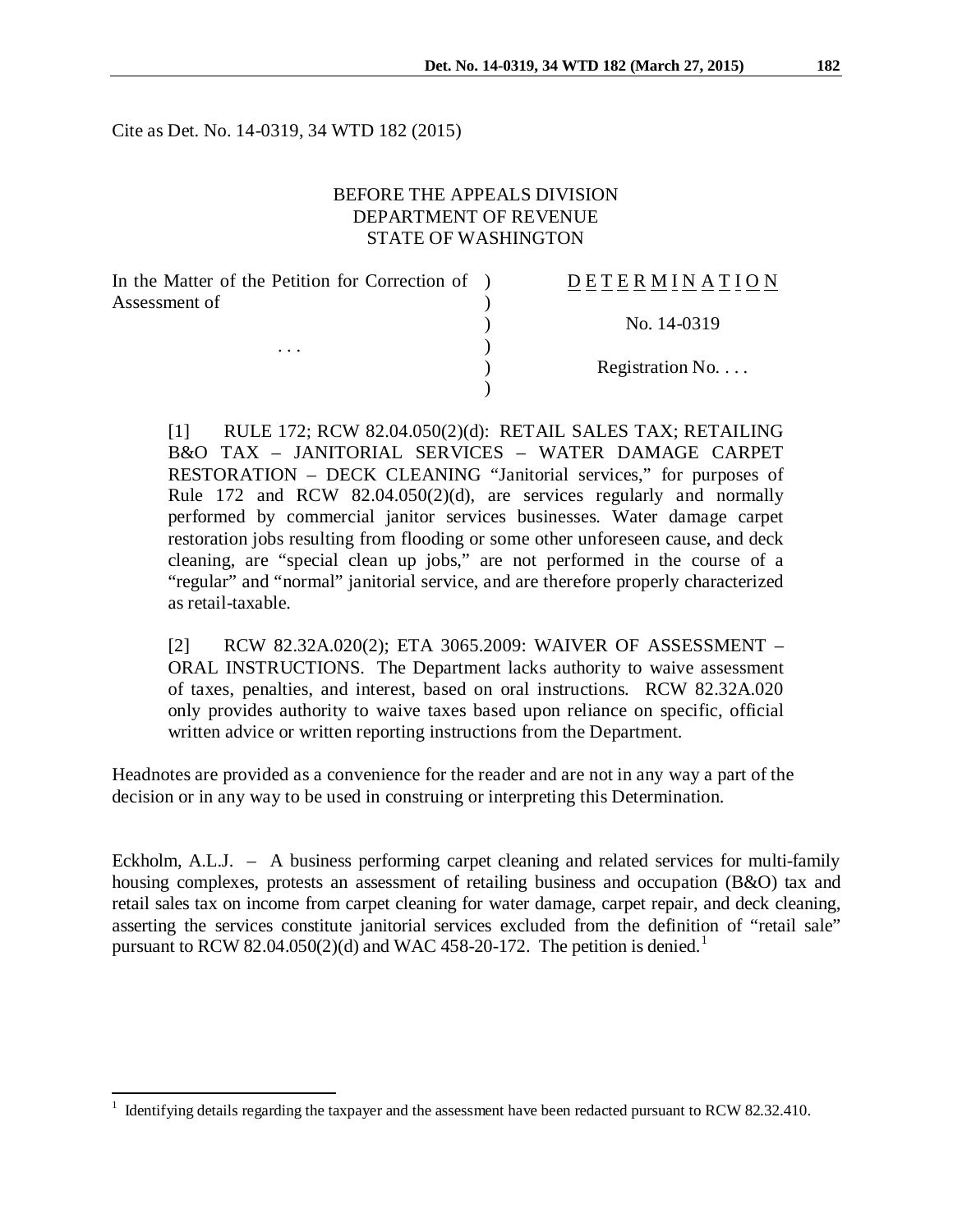#### ISSUES

- 1. Whether carpet cleaning for water damage, carpet repair, and deck cleaning, are janitorial services excluded from the definition of "retail sale" pursuant to RCW 82.04.050(2)(d) and WAC 458-20-172.
- 2. Whether reliance on . . . oral advice from a Department representative regarding the proper reporting tax classification provides a basis for waiving assessments of tax, penalties, and interest, pursuant to RCW 82.32A.020(2).

### FINDINGS OF FACT

[Taxpayer] provides carpet cleaning and other services for multi-family housing complexes, including carpet patching and stretching, carpet installation, water and fire damage repairs, equipment rental, painting, and deck washing. The taxpayer's records were reviewed by the Department of Revenue (Department), Audit Division, for the period of January 1, 2009 through December 31, 2012. The auditor reclassified the taxpayer's income from carpet cleaning and repair resulting from water damage, other carpet repairs, and deck washing, from the services and other activities B&O classification to the retail sales tax and retailing B&O tax classification, resulting in an assessment in the total amount of \$..., the majority of which is retail sales tax.<sup>[2](#page-1-0)</sup>

The taxpayer appealed the assessment, asserting the reclassified services constitute janitorial services excluded from the definition of "retail sale" pursuant to RCW 82.04.050(2)(d) and WAC 458-20-172 (Rule 172).<sup>[3](#page-1-1)</sup> The taxpayer asserts janitorial services are those regularly and normally provided by janitorial companies, and if carpet cleaning services can be considered janitorial services, then the services regularly and normally provided by carpet cleaning companies should be considered janitorial services. The taxpayer stated almost all carpet cleaning companies within its industry regularly and normally perform the same services they do and do not treat the services as retail sales.<sup>[4](#page-1-2)</sup>

At the hearing, the taxpayer described its services more specifically. Regarding the carpet cleaning and repairs resulting from water damage, the taxpayer explained the water damage should not be considered the result of a "flood," as that term is used in Rule 172. The taxpayer indicated the water damage in the apartments is commonly caused by sink overflow or rain intrusion, and the water extraction is limited to the carpet and pad in order to return the carpet to its original state. The taxpayer stated it utilizes drying equipment suitable for small-scale damage and if the water damage is substantial, it recommends to the building owner [that] it contact a more specialized service provider. Regarding other carpet repairs, the taxpayer indicated these are minor repairs, such as patching a cigarette burn in the carpet or tucking the carpet back into a metal transition strip, in order to return the carpet to its original state. Regarding the deck washing, the taxpayer stated it does not use high-powered pressure washers to clean the decks, and this is a service regularly provided by janitorial companies. The taxpayer

 $\overline{\phantom{a}}$ 

<span id="page-1-0"></span><sup>&</sup>lt;sup>2</sup> Document 201401796, issued August 9, 2013, included assessments of retail sales tax of \$. . . , retailing B&O tax of \$. . . , a credit of service and other activities B&O tax of \$. . . , use tax and/or deferred sales tax of \$. . . , interest of  $\$\dots$$ , and an assessment penalty of  $\$\dots$$ , for a total amount of  $\$\dots$ .

<span id="page-1-1"></span> $\frac{3}{4}$  Appeal petition at page 2.  $\frac{4}{1}$ 

<span id="page-1-2"></span>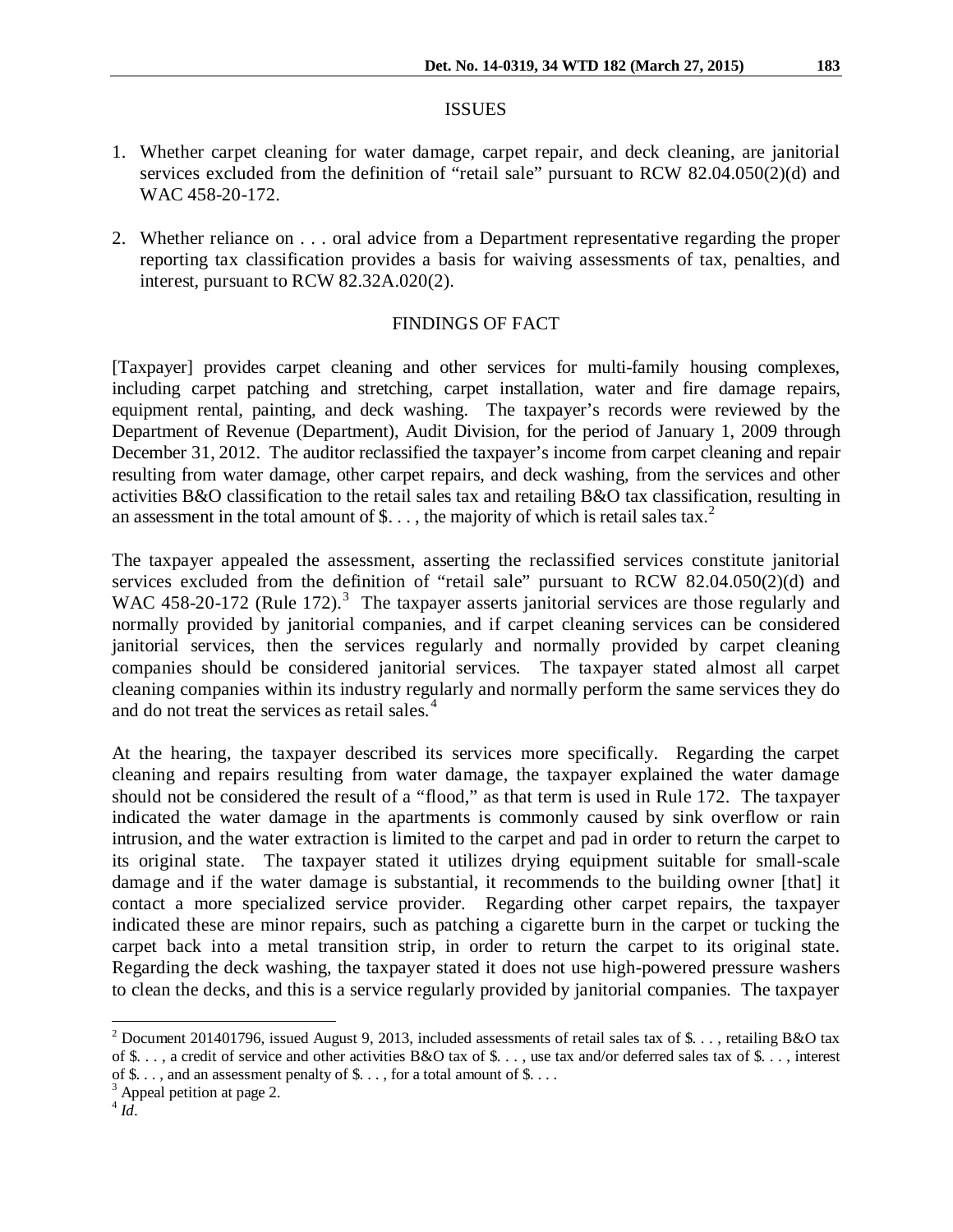described the water pressure it employs as falling between that of a garden hose and a commercial grade pressure washer. The taxpayer indicated the water damage carpet cleaning and repair services are provided on an on-call basis, and, generally, the minor carpet repairs and deck cleaning services are provided as part of apartment turnover or lease renewal services.

The taxpayer also indicated when they started the business 19 years ago, they consulted the Department by telephone and were told carpet cleaning services are only retail sales if they are altering or modifying the original carpeting. The taxpayer also stated approximately ten years ago, a Department representative made a presentation at a class provided by the taxpayer's supplier and the representative stated it is not a retail sale if the service is limited to returning the carpet to its original state at installation. The taxpayer did not recall the names of the Department representatives or specific dates of the communications.

# ANALYSIS

Washington imposes a retail sales tax on each retail sale in this state. RCW 82.08.020. The term "sale at retail" or "retail sale" includes:

The sale of or charge made for labor and services rendered in respect to the cleaning, fumigating, razing or moving of existing buildings or structures, but shall not include the charge made for janitorial services; and for purposes of this section the term "janitorial services" shall mean those cleaning and caretaking services ordinarily performed by commercial janitor services businesses including, but not limited to, wall and window washing, floor cleaning and waxing, and the cleaning in place of rugs, drapes and upholstery. The term "janitorial services" does not include painting, papering, repairing, furnace or septic tank cleaning, snow removal or sandblasting.

RCW 82.04.050(2)(d).

Washington also imposes a B&O tax "for the act or privilege of engaging in business" in this state. RCW 82.04.220. Washington's B&O tax applies to various tax classifications, including making sales at retail pursuant to RCW 82.04.250, making wholesale sales under RCW 82.04.270, and providing services pursuant to RCW 82.04.290. Persons engaged in any business activities that are not specifically included in a tax classification under chapter 82.04 RCW, are taxable under the service and other business activities B&O tax classification. RCW 82.04.290(2).

WAC 458-20-172 (Rule 172) is the Department's administrative rule addressing the taxation of janitorial services and other services described in RCW 82.04.050(2)(d). Rule 172 states persons engaging in performing contracts for cleaning buildings or structures must collect the retail sales tax upon the full contract price, but the retail sales tax is not applicable to charges made for janitorial services. Rule 172 defines "janitorial services" as follows:

The term "janitorial services" includes activities performed regularly and normally by commercial janitor service businesses. Generally, these activities include the washing of interior and exterior window surfaces, floor cleaning and waxing, the cleaning of interior walls and woodwork, the cleaning in place of rugs, drapes and upholstery, dusting, disposal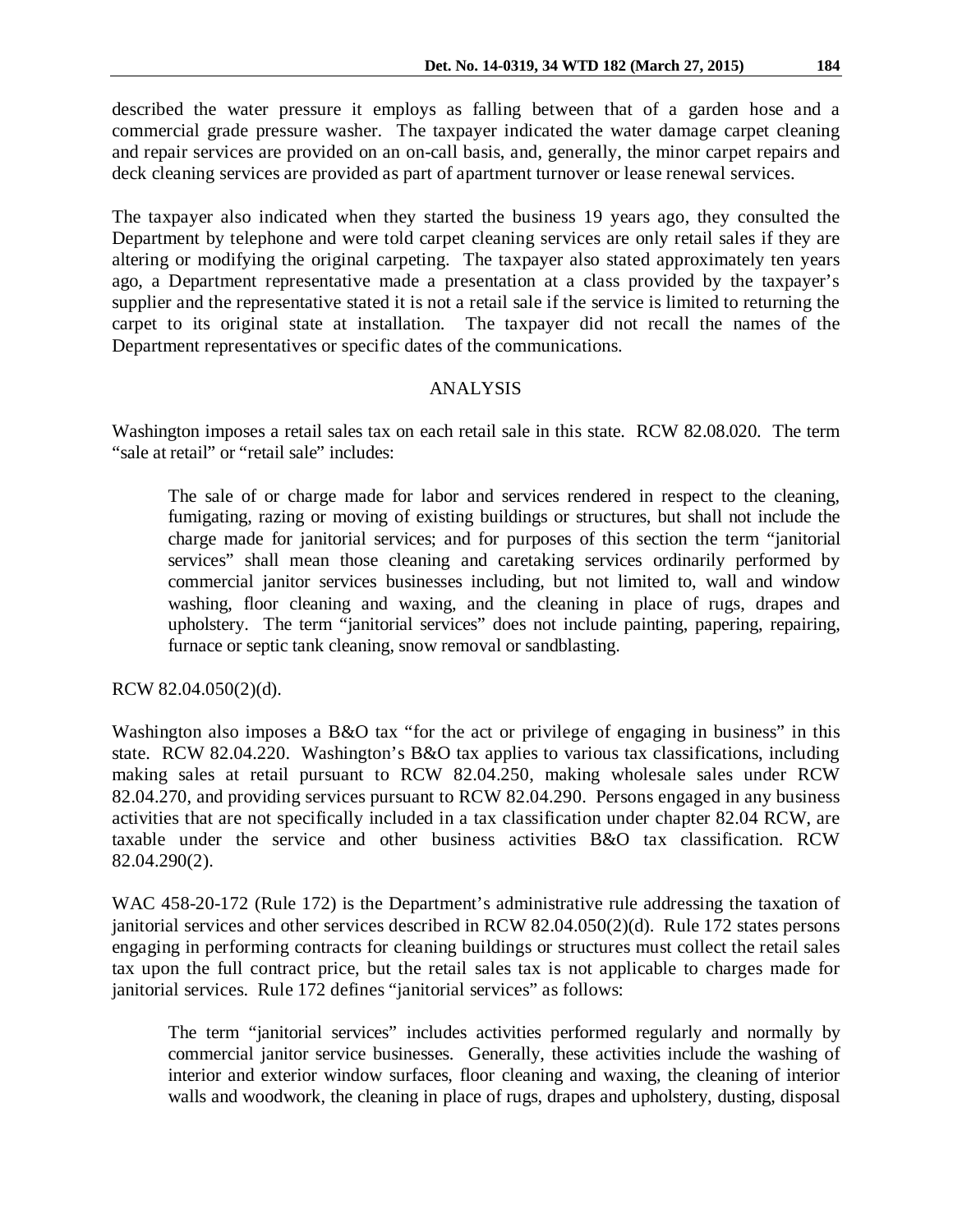of trash, and cleaning and sanitizing bathroom fixtures. The term "janitorial services" does not include, among others, cleaning the exterior walls of buildings, the cleaning of septic tanks, special clean up jobs required by construction, fires, floods, etc., painting, papering, repairing, furnace or chimney cleaning, snow removal, sandblasting, or the cleaning of plant or industrial machinery or fixtures.

The statutory definition of "janitorial services" states at the outset that such services are "cleaning and caretaking services ordinarily performed by commercial janitor service businesses." RCW 82.04.050(2)(d). Rule 172 echoes this emphasis on the janitorial "cleaning and caretaking" function by providing that janitorial services include activities "performed regularly and normally by commercial janitor service businesses." Rule 172. The activities listed in the statute and rule as examples of "janitorial services" are those that are normally and regularly provided as part of a caretaking function, i.e., floor and window cleaning, the cleaning in place of rugs, dusting, trash disposal, and cleaning bathroom fixtures. RCW 82.04.050(2)(d); Rule 172. The activities specifically excluded from "janitorial services" are those that are not normally and regularly performed by janitorial service, i.e., cleaning exterior building walls, cleaning septic tanks, special clean up jobs, snow removal, sandblasting, and the cleaning of furnaces, chimneys, and industrial machinery or fixtures. *Id.* 

The Department has issued several determinations holding that cleaning services that are not performed regularly and normally by commercial janitorial services are not encompassed within the definition of "janitorial services" provided in RCW 82.04.050(2)(d) and Rule 172. *See* Det. No. 12-0348, 33 WTD 101 (2014) (water damage clean up jobs resulting from flooding or other unforeseen causes are "special clean up jobs," not regularly and normally performed in the course of janitorial services); Det. No. 07-227, 27 WTD 154, 156-157 (2008) (cleaning kitchen exhaust systems is periodic maintenance, not regularly performed janitorial services); Det. No. 01-196, 22 WTD 56, 59 (2003) (cleaning of newly constructed homes that transform the condition of the homes, rather than maintain the existing condition of the homes, are not the normal duties of a janitorial service); Det. No. 01-047, 21 WTD 189, 193-194 (2002) (cleaning exterior awnings is not considered the type of light cleaning and maintenance that is performed regularly by janitors); Det. No. 99-174, 19 WTD 172, 175 (2000) (specialized cleaning of tennis courts is a special clean-up job not regularly or normally performed by commercial janitorial services).

The Department's analysis and holding in 33 WTD 101 as to whether emergency water damage, flood, and fire damage restoration services constitute janitorial services, is directly applicable in this appeal:

In this case, Taxpayer only performed "flood and water damage cleanup services" after customers had experienced flooding. Taxpayer's "flood and water damage cleanup services" jobs are neither regular nor normal janitorial services, but are carpet maintenance necessitated by an accident or emergency. Emergency flood damage cleaning using specialized equipment is not a cleaning service ordinarily performed by a commercial janitorial service. Here, the taxpayer's own description of its services emphasizes the specialized nature of the equipment required to do the job. The fact that a cleaning of a rug in place occurs at the end of the process does not make the activity as a whole a janitorial service ordinarily performed by a commercial janitorial business.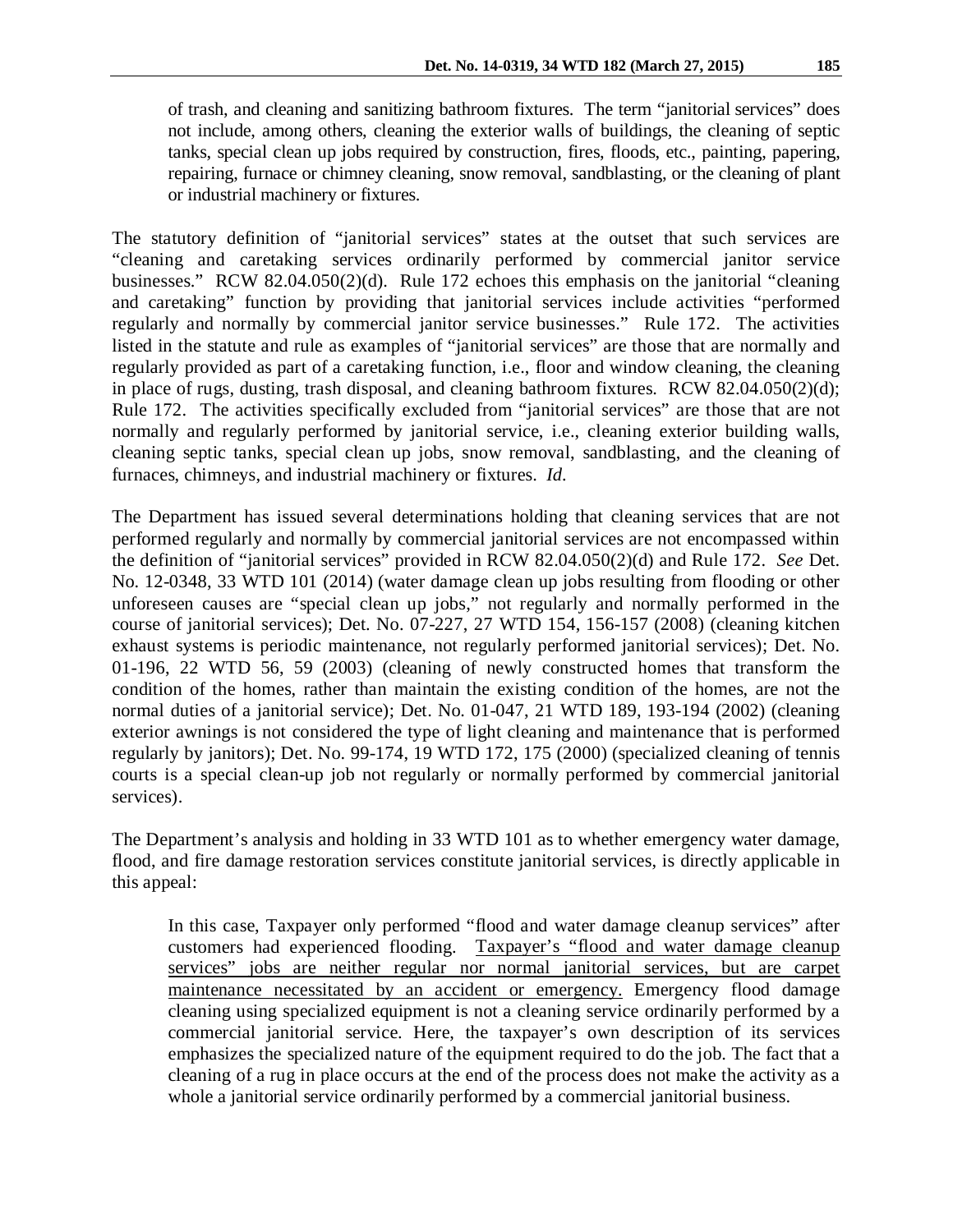Rule 172 specifically states that "special clean up jobs required by . . . floods" are not janitorial services. . . .

33 WTD at 103 (emphasis added).

. . .

Water damage cleaning services provided in response to an accident or emergency are special clean-up jobs caused by floods, specifically excluded from the definition of "janitorial services" in Rule 172. 33 WTD at 104. Though the services performed by the taxpayer in 33 WTD 101 may have encompassed more extensive water damage and involved the use of industrial-grade drying equipment that may be more sophisticated than the equipment used by the taxpayer in the present appeal, the holding is controlling in this appeal. Because the taxpayer's water damage services result from flooding or some other unforeseen cause necessitating clean up, they are "special clean up jobs," and are not services provided regularly and normally by commercial janitorial services. *See* Rule 172; 33 WTD at 104; 27 WTD at 156-157; 21 WTD at 193-194; 19 WTD at 175.

Similarly, the taxpayer's deck cleaning services are primarily provided as part of the cleaning following a tenant move-out and not as part of regularly performed cleaning services. Pressure washing of exterior areas of a building, such as the walls and surrounding sidewalks, are not janitorial services as defined by RCW 82.04.050(2)(d) and Rule 172. *See* Det. No. 00-067R, 20 WTD 356, 360 (2001). The taxpayer indicated it does not use high-pressure washing equipment; therefore, its deck washing should be considered a customary service provided by commercial janitorial services. Rule 172 does not distinguish services by the grade of equipment employed; the rule excludes "cleaning the exterior walls of buildings" from the definition of "janitorial services." Rule 172. The taxpayer's exterior apartment deck cleaning is similar to cleaning the exterior walls of a building; therefore, it is a service excluded from the definition of "janitorial services" set forth in Rule 172. In addition, these services are "special clean-up jobs," not regularly and normally provided by janitorial services, which are also excluded from the definition of "janitorial services" in Rule 172.

The taxpayer's water damage and carpet repair services, and deck cleaning services, are not "janitorial services" as defined by RCW 82.04.050(2)(d) and Rule 172. The taxpayer's revenue from those services is subject to retail sales tax and retailing B&O tax. RCW 82.08.020; RCW 82.04.250.

The taxpayer also asserts it was provided oral instructions by Department representatives that its services are only classified as retail sales if they are altering or modifying the original carpeting. The taxpayer did not recall the names of the Department representatives or specific dates of the communications.

As persons doing business in Washington, taxpayers have certain responsibilities, some of which are outlined in RCW 82.32A.030, including the responsibility to "[k]now their tax reporting obligations, and when they are uncertain about their obligations, seek instructions from the department of revenue." RCW 82.32A.030(2). In addition to the responsibilities listed in RCW 82.32A.030, certain taxpayer rights are stated in RCW 82.32A.020, including: